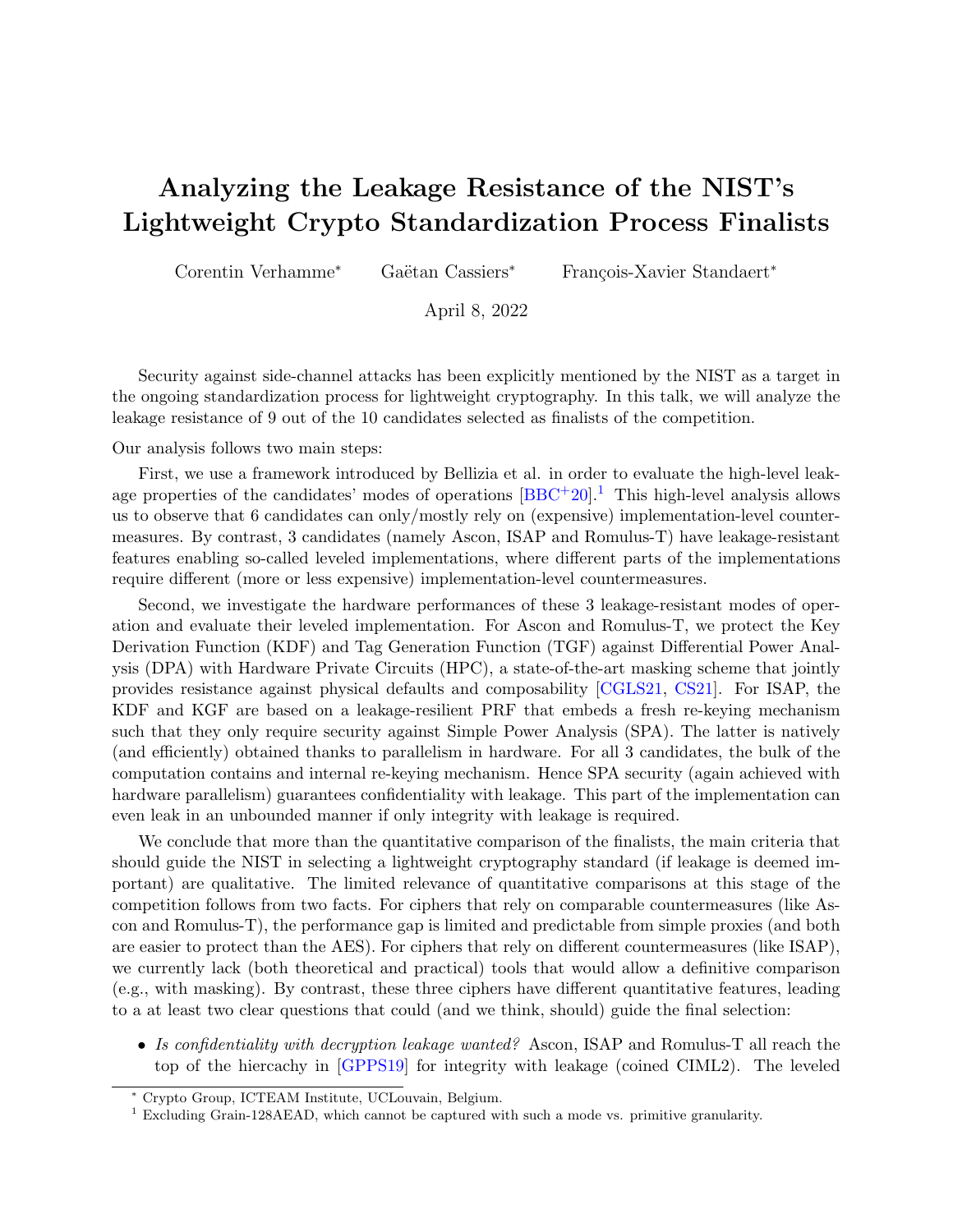implementation of Ascon only provides confidentiality with encryption leakages and misuseresilience (coined CCAmL1). The leveled implementations of ISAP and Romulus-T can additionally provide confidentiality with decryption leakages and misuse-resilience (coined CCAmL2) at the cost of being two-pass (and can reach CCAmL1 in a single pass).

• Flexibility or simplicity for the KDF and KGF? Ascon and Romulus-T require DPA countermeasures like masking to protect their KDF and TGF. Implementing masking securely is a sensitive process that requires expertise. But it comes with a lot of flexibility: countermeasures do not always have to be deployed, different security vs. performance tradeoffs can be considered and one can have different security levels in encryption and decryption. ISAP relies on a re-keying mechanism so that only SPA security is needed for the whole implementation, which is easy to obtain in hardware. But it has no flexibility (the overheads of the leakage-resilient PRF have to be paid even if side-channel security is not a concern).<sup>[2](#page-1-1)</sup>

A slightly longer-term question relates to the choice between permutations and Tweakable Block Ciphers (TBCs). While the same leakage-resistant features can be obtained at somewhat similar costs from permutations and sponges, these two building blocks come with some differences. On the one hand, TBC-based designs seem more amenable to security analyzes in the standard model  $[BGP<sup>+</sup>20, BGPS21]$  $[BGP<sup>+</sup>20, BGPS21]$  $[BGP<sup>+</sup>20, BGPS21]$ , while permutations currently require idealized assumptions  $[DM19,$ [GPPS20\]](#page-2-4). On the other hand, TBC-based schemes enable performing an inverse-based tag verification that can leak in full [\[BPPS17\]](#page-2-5) while permutation-based schemes require masking [\[BMPS21\]](#page-1-4) or additional computations [\[DM21\]](#page-2-6) for securing this part of their design against leakage.

Acknowledgments. Gaëtan Cassiers and François-Xavier Standaert are respectively research fellow and senior research associate of the Belgian fund for scientific research (FNRS-F.R.S.). This work has been funded in parts by European Union via the ERC project 724725 (acronym SWORD).

## References

- <span id="page-1-0"></span>[BBC<sup>+</sup>20] Davide Bellizia, Olivier Bronchain, Gaëtan Cassiers, Vincent Grosso, Chun Guo, Charles Momin, Olivier Pereira, Thomas Peters, and François-Xavier Standaert. Mode-level vs. implementation-level physical security in symmetric cryptography - A practical guide through the leakage-resistance jungle. In CRYPTO  $(1)$ , volume 12170 of Lecture Notes in Computer Science, pages 369–400. Springer, 2020.
- <span id="page-1-2"></span>[BGP<sup>+</sup>20] Francesco Berti, Chun Guo, Olivier Pereira, Thomas Peters, and François-Xavier Standaert. Tedt, a leakage-resist AEAD mode for high physical security applications. IACR Trans. Cryptogr. Hardw. Embed. Syst., 2020(1):256–320, 2020.
- <span id="page-1-3"></span>[BGPS21] Francesco Berti, Chun Guo, Thomas Peters, and François-Xavier Standaert. Efficient leakage-resilient macs without idealized assumptions. In ASIACRYPT (2), volume 13091 of Lecture Notes in Computer Science, pages 95–123. Springer, 2021.
- <span id="page-1-4"></span>[BMPS21] Olivier Bronchain, Charles Momin, Thomas Peters, and François-Xavier Standaert. Improved leakage-resistant authenticated encryption based on hardware AES coprocessors. IACR Trans. Cryptogr. Hardw. Embed. Syst., 2021(3):641–676, 2021.

<span id="page-1-1"></span><sup>2</sup> Security in low-end embedded software implementations is unclear both for masking and re-keying, which can both be the target of strong attacks in low-noise contexts: see [\[BS21\]](#page-2-7) for masking and [\[KPP20,](#page-2-8) [BBC](#page-1-0)<sup>+</sup>20] for re-keying. We believe the understanding of low-noise leakages is not stable enough for being used as a guiding criteria.